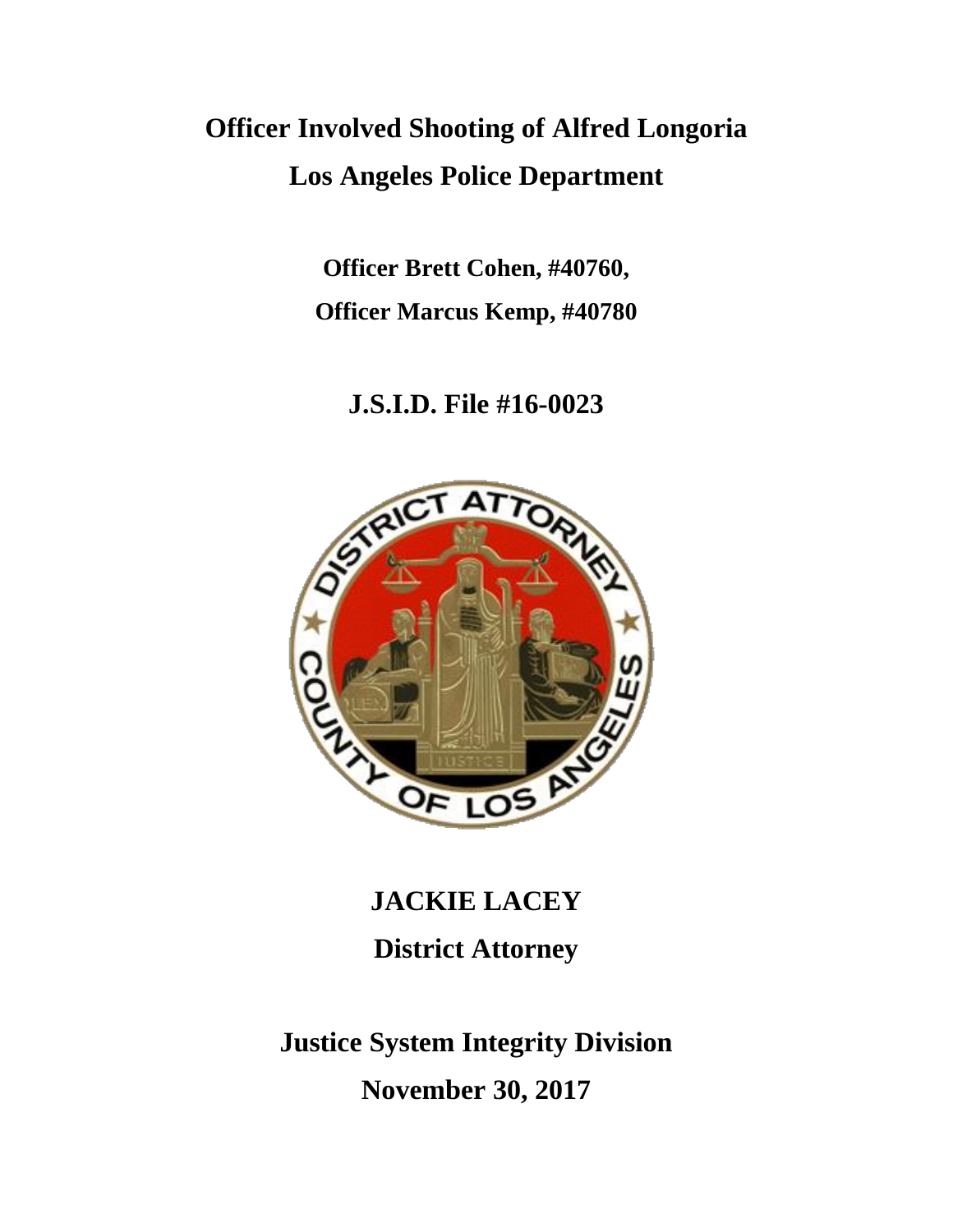#### **MEMORANDUM**

- TO: COMMANDER ROBERT A. LOPEZ Los Angeles Police Department Force Investigation Division 100 West First Street, Suite 431 Los Angeles, California 90012
- FROM: JUSTICE SYSTEM INTEGRITY DIVISION Los Angeles County District Attorney's Office
- SUBJECT: Officer Involved Shooting of Alfred Longoria J.S.I.D. File #16-0023 F.I.D. File #F005-16
- DATE: November 30, 2017

The Justice System Integrity Division of the Los Angeles County District Attorney's Office has completed its review of the January 16, 2016, fatal shooting of Alfred Longoria by Los Angeles Police Department (LAPD) Officers Brett Cohen and Marcus Kemp. It is our conclusion that Officers Cohen and Kemp acted in lawful self-defense and defense of others.

The District Attorney's Command Center was notified of this shooting on January 16, 2016, at approximately 4:59 p.m. The District Attorney Response Team responded and was given a briefing and walk-through of the scene.

The following analysis is based on reports submitted to our office by the LAPD Force Investigation Division. The reports include photographs, videos, audio-recorded interviews of witnesses, and radio transmissions. The compelled statements of Officers Cohen and Kemp were considered in this analysis.

#### **FACTUAL ANALYSIS**

#### **Summary of Incident**

On January 16, 2016, at approximately 2:00 p.m., Graham C. was in his side yard when he heard a noise coming from the backyard. Graham C. went to his backyard and saw a man, later identified as Alfred Longoria, on the hillside behind his home. Graham C. confronted Longoria, who pulled a BB gun from his bag and pointed it at Graham C. Graham C. recognized the BB gun as his own and asked Longoria to return it to him. Longoria refused and threatened to kill Graham C. In fear, Graham C. retreated to his home and called 9-1-1.

Graham C. advised the 9-1-1 operator that someone was in his backyard and was now running up the road. Police officers were dispatched to Graham C.'s residence. While waiting for officers to arrive, Graham C. received a call from LAPD dispatch and advised the operator that Longoria threatened Graham C. with a BB gun, which Longoria had taken from Graham C.'s home.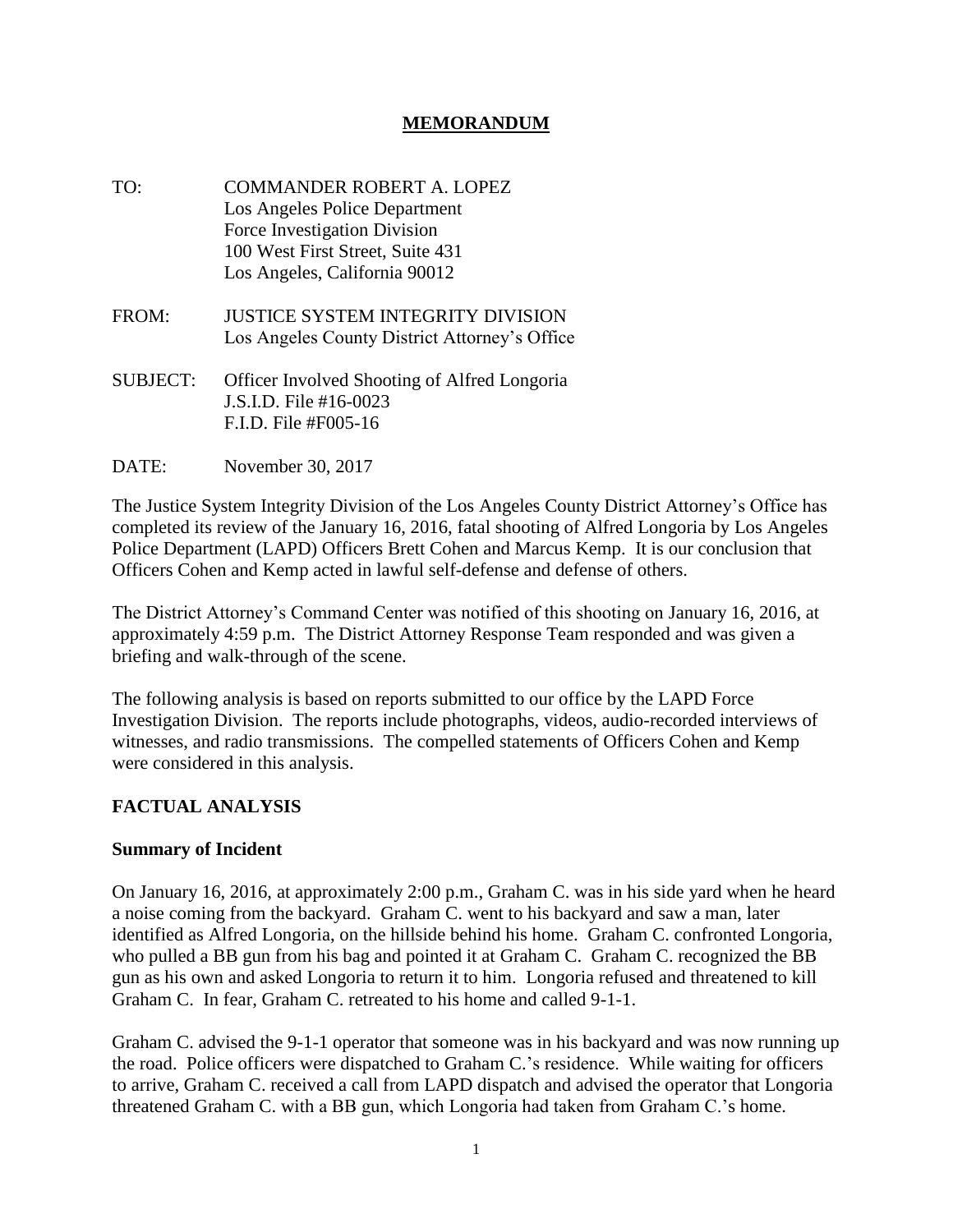At approximately 2:47 p.m., LAPD's Communication Division broadcast, "Hollywood units, your prowler complaint at Courtney Terrace is now a 211 suspect there now……. Stand-by for additional, it's now Code 3 ..."<sup>1</sup> The broadcast also included that Longoria had stolen Graham C.'s BB gun and threatened him with it, as well as a description of Longoria.<sup>2</sup>

LAPD Officers Marcus Kemp and Brett Cohen, of the Hollywood Area Entertainment District (HAED), responded to the area to assist in a perimeter containment. While en route, an LAPD air unit directed Kemp and Cohen to Longoria's location. Upon arriving at the location, Kemp and Cohen saw Longoria, exited their vehicle, and gave him commands to put his hands up. Longoria ran toward Kemp and Cohen and pointed a replica semiautomatic pistol (BB gun) at them. Fearing for their lives, Kemp and Cohen fired their service weapons at Longoria multiple times causing Longoria to fall to the ground and drop his weapon. Paramedics arrived at the location to treat Longoria, but he succumbed to his injuries.

## **Witness Statements**

## *Statement of Graham C.*

On January 15, 2016, at approximately 10:00 p.m., Graham C., who resides on Courtney Terrace in the City of Los Angeles, observed Longoria on a hillside behind his home, adjacent to his backyard. Graham C. armed himself with a sledgehammer and went to the backyard. As Graham C. raised the sledgehammer, Longoria fled the area in an unknown direction. Graham C. called 9-1-1, but Longoria was gone by the time the officers arrived.



On January 16, 2016, at approximately 2:00 p.m., Graham C. was in his side yard when he heard a noise coming from the backyard. He entered his house, went to his bedroom and noticed that his wallet was missing. Graham C. ran to his backyard and saw Longoria on the hillside. Graham C. ran up the slope and confronted Longoria. Longoria pulled a BB gun from his bag and pointed it at Graham C. Graham C. recognized the BB gun, which he had last seen inside his

 $\overline{a}$ 

<sup>&</sup>lt;sup>1</sup> 211 refers to California Penal Code section 211, robbery.

<sup>&</sup>lt;sup>2</sup> No description of the BB gun was provided.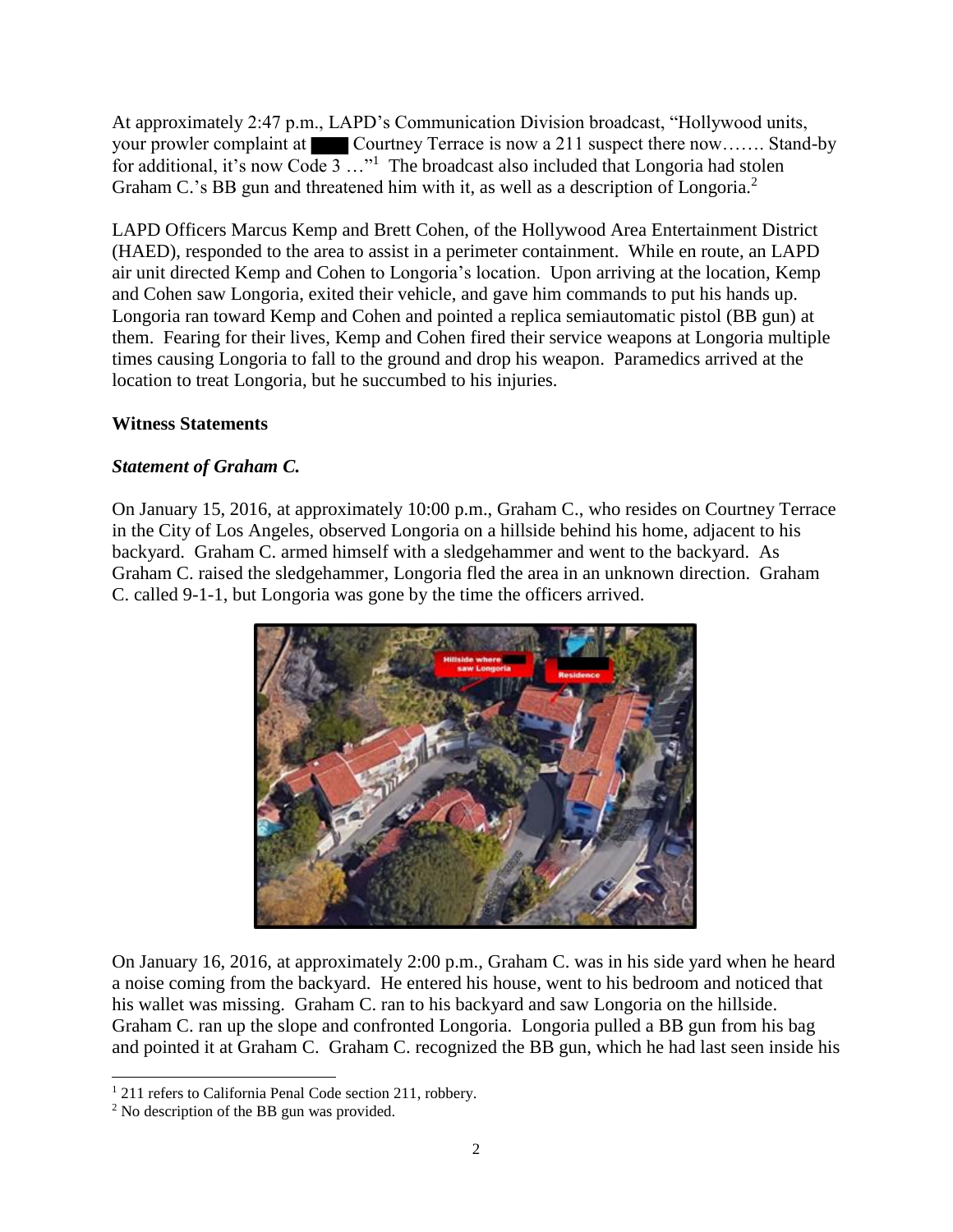home, and asked Longoria to return it to him. Longoria threatened to come back and kill Graham C., and stated he had a .22 caliber gun in his bag. Graham C. told Longoria to drop the BB gun and leave because the police had already been called. Graham C. further told Longoria, "If you point that at the police, you're gonna get shot." Longoria continued to point the BB gun at Graham C.'s face. Graham C. feared he would be injured and returned to his home to call 9-1-1. Graham C. advised the 9-1-1 operator that Longoria had returned from the previous night and was in his neighbor's backyard. Graham C. further stated that Longoria had taken items from his home, including his BB gun, that he pointed and threatened Graham C. with.

#### *Statement of Albert G.*

Albert G. was working as a landscaper in the front yard of a residence located on Nichols Canyon Road when he heard a helicopter overhead, circling the area.<sup>3</sup> Albert G. heard talking over the PA system but could not understand what was being said. Albert G. looked east across Nichols Canyon Road and saw Longoria sliding down the hillside that faces the property. Albert G. made eye contact with Longoria, who was carrying a black bag in his right hand and headed in his direction.<sup>4</sup> Albert G. believed Longoria would attempt to enter the property so he yelled to the homeowner who was inside the residence, "Ms. E , close the gate!" at which point the iron electronic gate to the property began to close.



Longoria reached the gate seconds before it closed. Longoria put his hand on the gate and told Albert G., "Open the fucking gate!" Albert G. replied, "Hey man, just, you know back the F [sic] up, back the fuck up." Longoria stepped back to the passenger side of a Toyota Camry that was parked near the driveway, north of the gate, and appeared to hide. As Albert G. began to back away, Longoria returned to the gate and displayed a black 9mm semiautomatic pistol. Longoria pointed the pistol at Albert G. and repeated, "Open the fucking gate!" Albert G. told Longoria, "Hey man, just, I don't want any problems. Just walk away." Longoria then returned to the passenger side of the Toyota Camry and ducked down.

l <sup>3</sup> Nichols Canyon Road is a narrow two lane road that runs north and south with large residential lots on the west side of the street. The property where Albert G. was employed faces a wooded hillside on the east side of the street. <sup>4</sup> Albert G. described Longoria as looking like a "tweaker," "somebody who does drugs."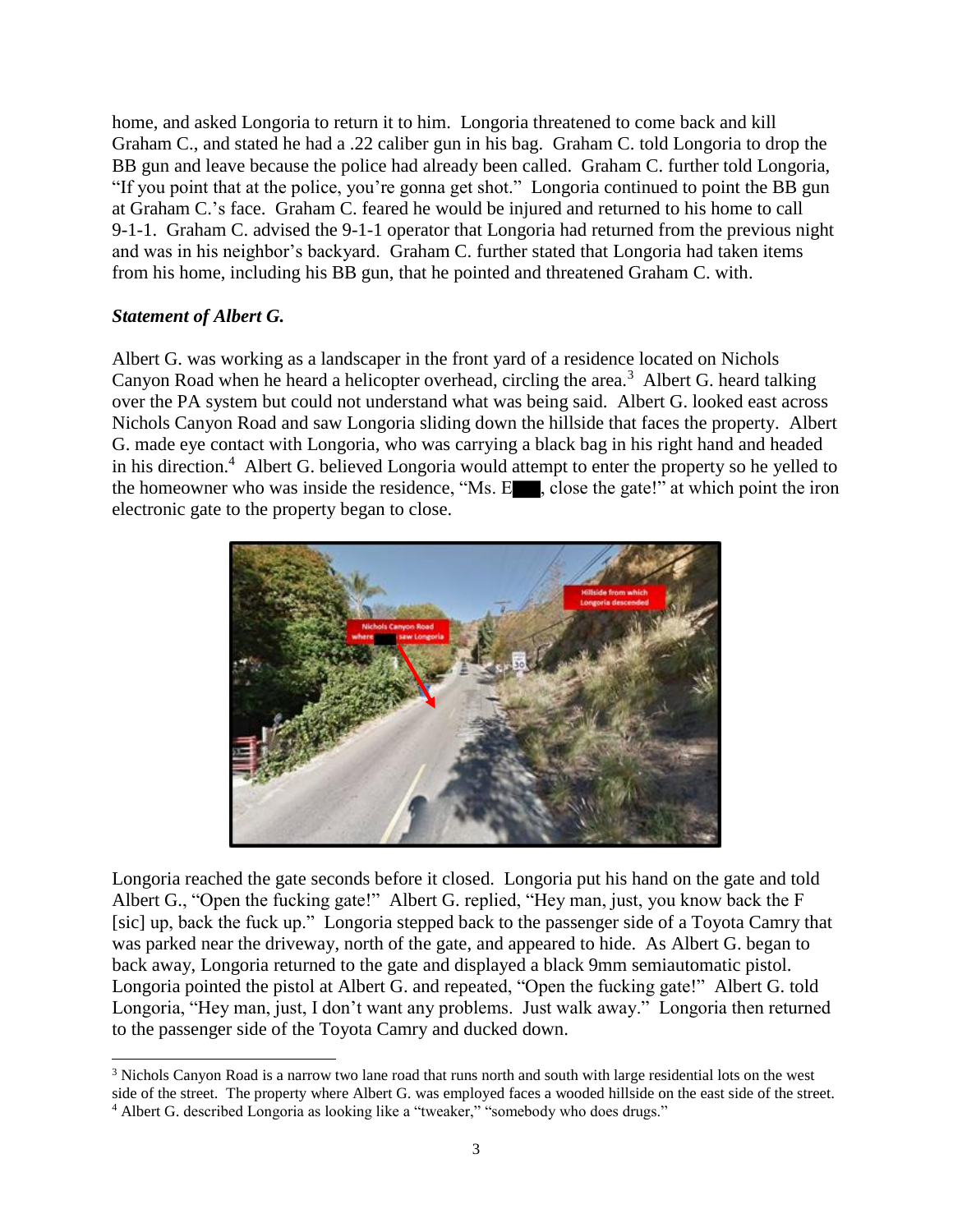Shortly after, Albert G. heard a police vehicle stop abruptly, south of where Longoria was standing. Albert G. saw Longoria suddenly raise his left hand, point the pistol in a southerly direction and run towards the police vehicle. Albert G. heard a voice yell, "Stop! Put your hands up!" Two to three seconds later, Albert G. heard several gunshots.<sup>5</sup>

#### *Statement of Officer Andrew Nunez*

On January 16, 2016, Officer Andrew Nunez was assigned as a Tactical Flight Officer on LAPD Air Unit 3. At approximately 2:49 p.m., Nunez responded to a 211 call on Courtney Terrace. Upon arriving at the location, Nunez observed Longoria and requested additional units to set up a perimeter containment. Nunez then observed Longoria descending a steep hillside in a westerly direction toward Nichols Canyon Road from Curson Terrace. Nunez requested additional units respond to Nichols Canyon Road.

From the air unit, Nunez observed Kemp and Cohen driving northbound on Nichols Canyon Road and directed them to Longoria's location. Once Kemp and Cohen arrived, Longoria ran south on Nichols Canyon Road towards Kemp and Cohen. Nunez saw Longoria raise his hand and extend his left arm outward in the direction of Kemp and Cohen. Nunez then saw Longoria fall to the ground and believed that a shooting had occurred.

#### **Officers' Compelled Statements**<sup>6</sup>

#### *Compelled Statement of Officer Marcus Kemp*.



l <sup>5</sup> Albert G. did not witness the shooting due to shrubbery blocking his view to the south.

<sup>6</sup> Unlike private citizens, public sector employees can be forced to submit to questioning regarding the performance of their official duties and, so long as they are not required to waive their privilege against self-incrimination, their refusal to submit to such questioning can result in administrative discipline including termination from public service. *Gardner v. Broderick* (1968) 392 U.S. 273, 278; *Uniformed Sanitation v. City of New York* (1968) 392 U.S. 280, 284-285. The LAPD orders officers who are involved in an officer involved shooting incident to submit to questioning concerning the performance of their official duties, and ordered Kemp and Cohen to do so in the present case. Kemp and Cohen, like any individual, possess a right under the Fifth Amendment of the United States Constitution to be free from being compelled to give testimony against themselves. *Uniformed Sanitation v. City of New York, supra, at 284-285.* The effect of this legal compulsion is that Kemp and Cohen's statements cannot be used against them in a criminal proceeding, nor can any material derived from the compelled interviews be used against them. *Garrity v. New Jersey* (1967) 385 U.S. 493, 496-497; *Spielbauer v. County of Santa Clara* (2009) 45 Cal. 4th 704, 715. Further, because these compelled statements are part of Kemp and Cohen's police personnel file, the statements are confidential and may not be disclosed absent an evidentiary showing and court order. Penal Code section 832.7.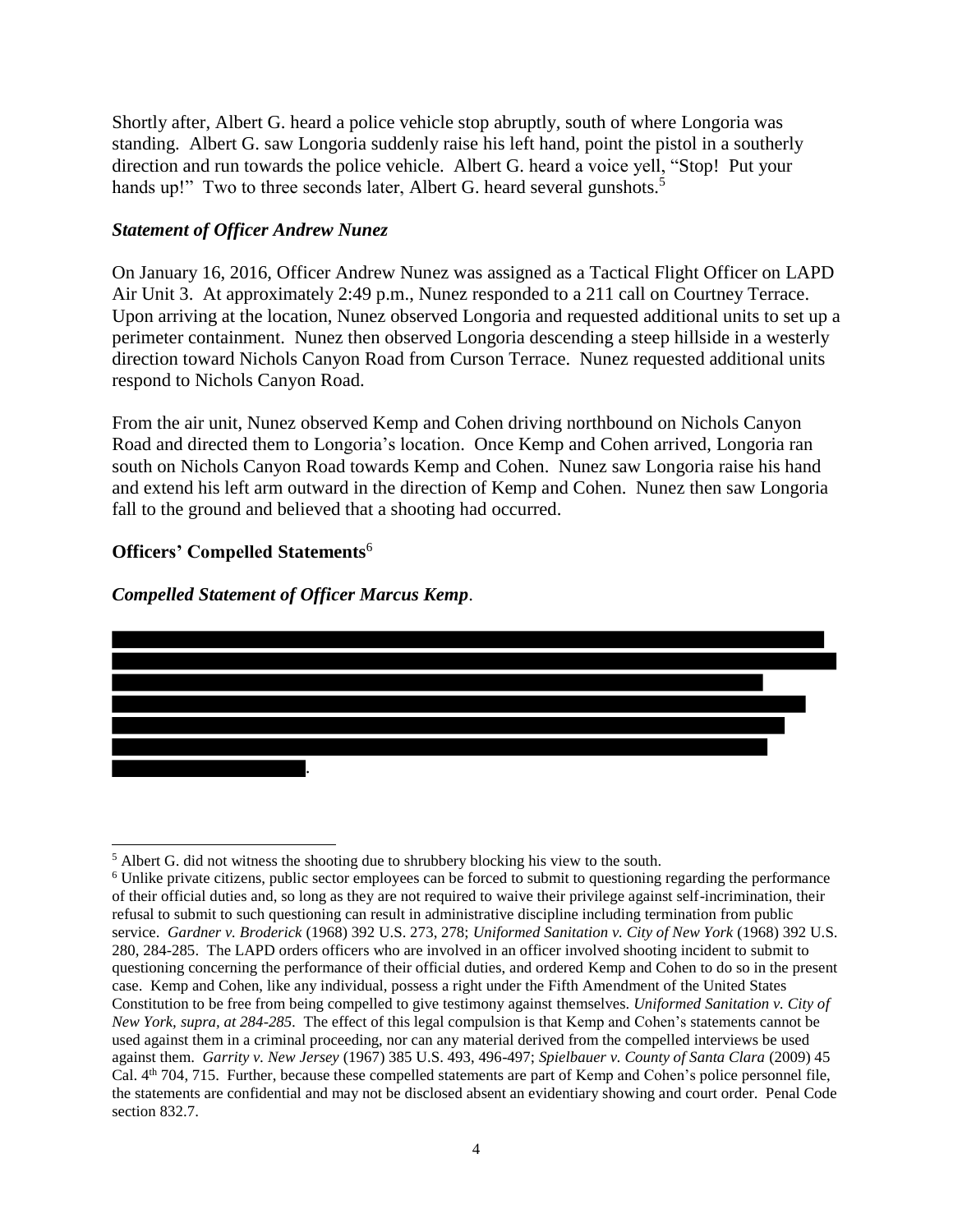

*Compelled Statement of Officer Brett Cohen*

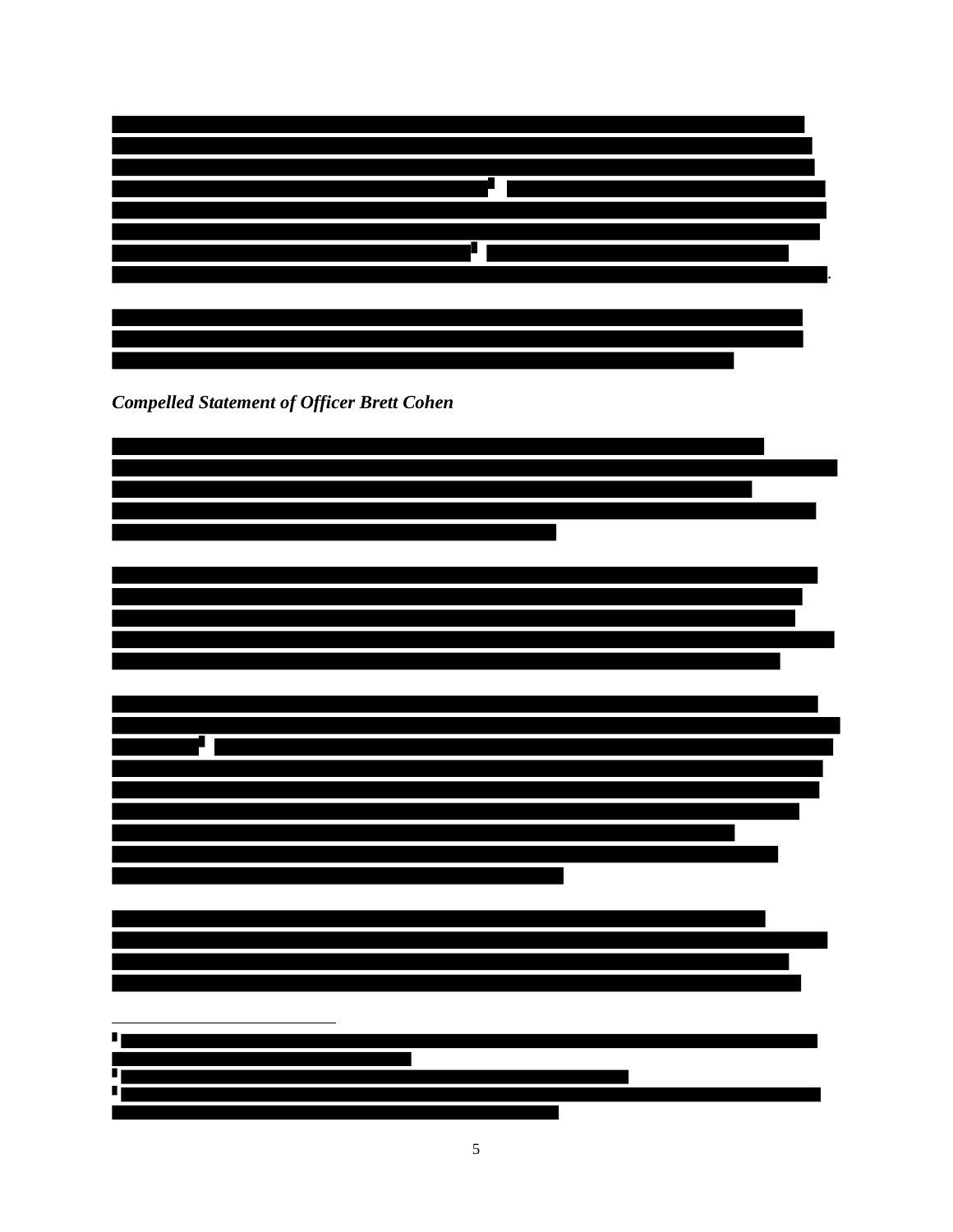## **Firearms**

Longoria was armed with a Colt Defender .177 caliber, Co2 BB gun pistol with black plastic grips, designed to look like a Colt Defender compact 1911 .45 firearm.<sup>10</sup>

The pistol was found on the east side of Nichols Canyon Road lying against the hillside embankment, on its left side with the muzzle pointing east. The Co2 cartridge was laying in the north lane of traffic and the black plastic grip was laying in the dirt shoulder on the west side of Nichols Canyon Road. The hammer was down and the manual safety was off. BB's were visible inside the grip portion of the pistol.



Longoria's pistol recovered at the scene.

Kemp and Cohen were each armed with a department-authorized Glock 9mm Model 17, semiautomatic pistol. $11$ 

## **Autopsy**

On January 18, 2016, Deputy Medical Examiner Kevin Young, M.D., performed a post-mortem examination of Longoria's body. Two gunshot wounds were observed during the examination; one fatal entering the right upper chest, travelling from right to left, front to back and downward; and one non-fatal wound entering his left buttock, travelling from left to right, slightly back to front and downward. Doctor Young ascribed the cause of death to multiple gunshot wounds.

A toxicology analysis revealed that Longoria had the presence of amphetamine and methamphetamine in his system at the time of his death.

# **LEGAL ANALYSIS**

California law permits the use of deadly force in self-defense or in the defense of others if it reasonably appears to the person claiming the right of self-defense or the defense of others that he

l <sup>10</sup> The Colt Defender BB gun that Longoria pointed at the officers was determined to be the BB gun stolen from Graham C.'s residence. An additional black BB gun was recovered from inside Longoria's black bag.

<sup>&</sup>lt;sup>11</sup> The investigation determined that Kemp fired three rounds and Cohen fired four rounds.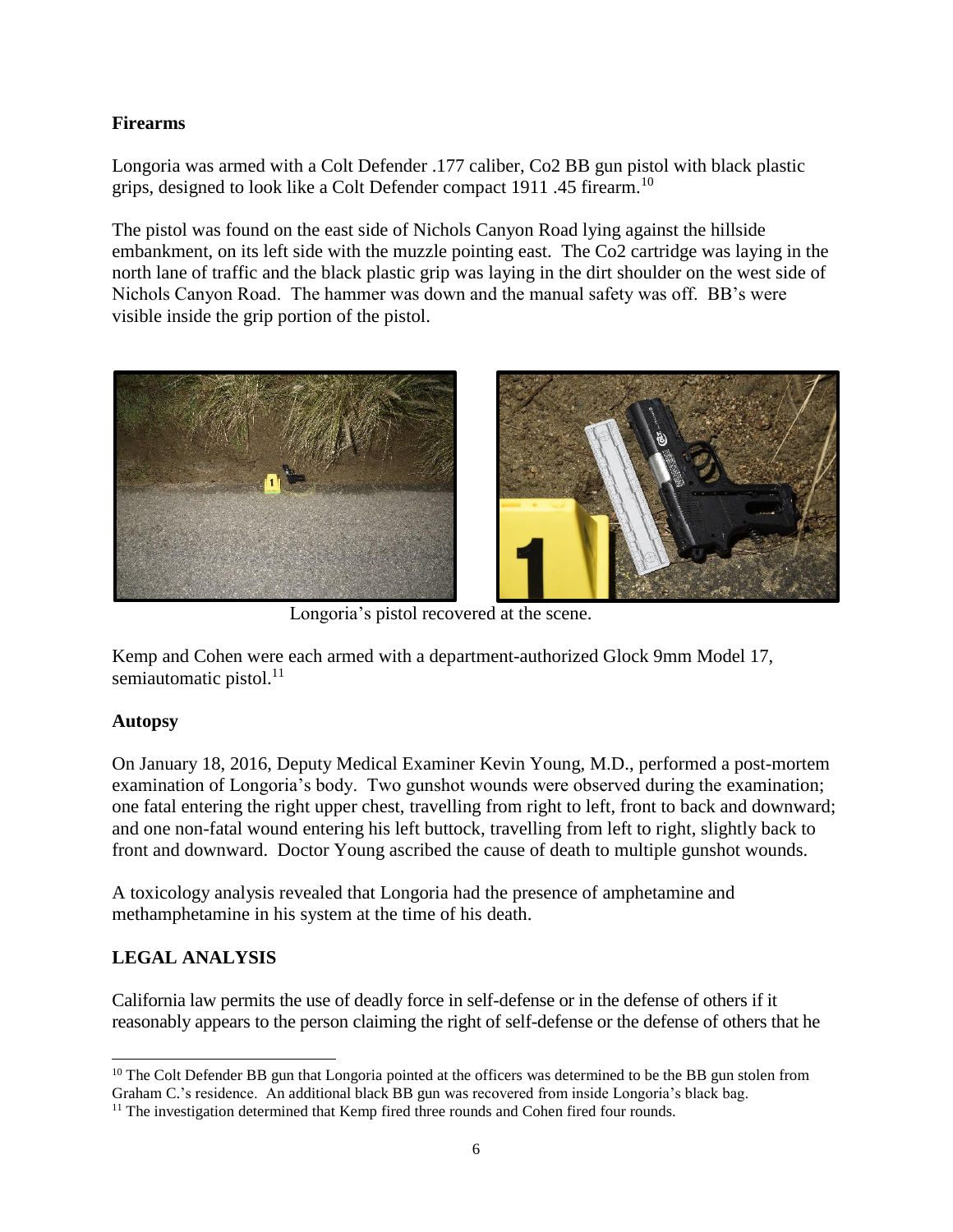actually and reasonably believed that he or others were in imminent danger of great bodily injury or death. Penal Code § 197; *People v. Randle* (2005) 35 Cal.4th 987, 994 (overruled on another ground in *People v. Chun* (2009) 45 Cal.4th 1172, 1201); *People v. Humphrey* (1996) 13 Cal.4th 1073, 1082; *see also,* CALCRIM No. 505.

In protecting himself or another, a person may use all the force which he believes reasonably necessary and which would appear to a reasonable person, in the same or similar circumstances, to be necessary to prevent the injury which appears to be imminent. CALCRIM No. 3470. If the person's beliefs were reasonable, the danger does not need to have actually existed. *Id.*

"Where the peril is swift and imminent and the necessity for action immediate, the law does not weigh in too nice scales the conduct of the assailed and say he shall not be justified in killing because he might have resorted to other means to secure his safety." *People v. Collins* (1961) 189 Cal.App.2d 575, 589.

"The 'reasonableness' of a particular use of force must be judged from the perspective of a reasonable officer on the scene, rather than the 20/20 vision of hindsight…The calculus of reasonableness must embody allowance for the fact that police officers are often forced to make split-second judgments – in circumstances that are tense, uncertain, and rapidly evolving – about the amount of force that is necessary in a particular situation." *Graham v. Connor* (1989) 490 U.S. 386, 396-397.

Under Penal Code section 16700(a), an imitation firearm means any BB gun, replica of a firearm, or other device that is "so substantially similar in coloration and overall appearance to an existing firearm as to lead a reasonable person to perceive the device is a firearm."

The evidence examined in this investigation shows that Officers Kemp and Cohen responded to a robbery call. They were advised that Longoria had stolen Graham C.'s BB gun and threatened him with it, but were not provided with any further description of the BB gun. While en route to assist with a perimeter containment, they were advised of Longoria's whereabouts and responded to that location.

Upon arriving at the location and observing Longoria, Longoria immediately ran towards the officers with a BB gun in his hand pointed directly at the officers. Longoria showed no signs of retreating as he passed the patrol vehicle despite the officers commanding him to stop. He came in close proximity to the officers and kept his gun fixed in their direction. Given the similarity between the BB gun and a real semiautomatic gun, Officers Kemp and Cohen reasonably believed Longoria was pointing a real firearm at them. The officers had no description of the stolen BB gun and could not determine at that moment whether the gun possessed by Longoria was the BB gun reported stolen by Graham C. Officers Kemp and Cohen had only seconds to react while Longoria rapidly advanced towards them. In reasonable fear for their lives, the officers fired multiple rounds at Longoria.